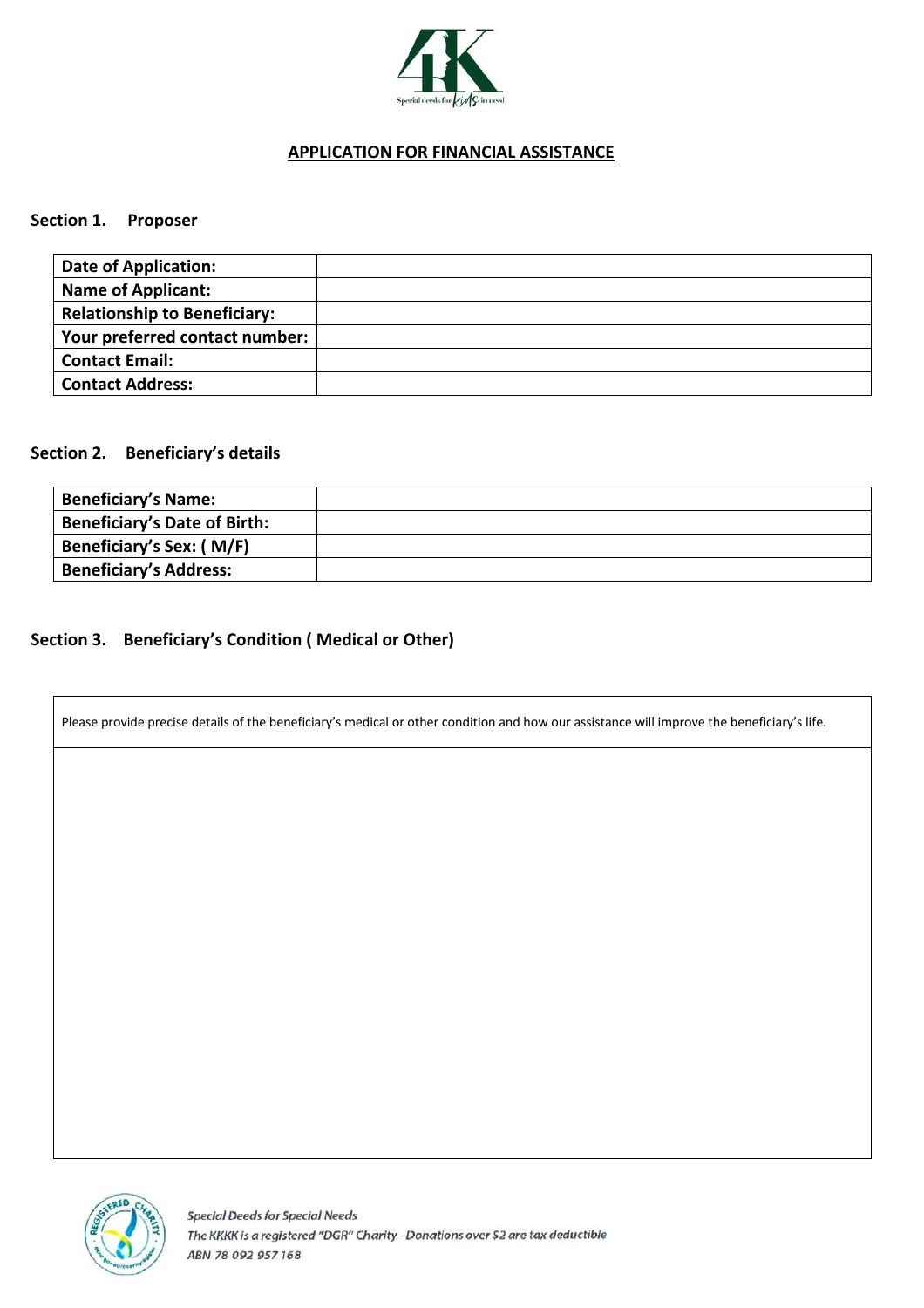#### **Section 4. Funding Purpose**

### **Please confirm that the proposed funding is for one of more of the following:**

| Capital Purchase.<br>(Equipment and aides) | Medication              | Respite                                           |
|--------------------------------------------|-------------------------|---------------------------------------------------|
| Speech pathology                           | <b>Medical Supplies</b> | Expenses (insurance, contractors<br>Repairers etc |
| Other                                      |                         |                                                   |

#### **Section 5. Funding Purpose-specific**

| Please provide details in relation to the purpose of the funding.<br>(please incorporate a breakup of the total costs relative to your request if appropriate ie:- Capital cost, installation, technical assistance,<br>training costs or any ongoing service fees if any). (It is important that we know your total needs from the outset) |  |  |
|---------------------------------------------------------------------------------------------------------------------------------------------------------------------------------------------------------------------------------------------------------------------------------------------------------------------------------------------|--|--|
|                                                                                                                                                                                                                                                                                                                                             |  |  |
|                                                                                                                                                                                                                                                                                                                                             |  |  |

### **Section 6. Amount of funding applied for**

| Please provide the total of the funding sought to<br>complete your proposal including gst component |  |
|-----------------------------------------------------------------------------------------------------|--|
|                                                                                                     |  |

# **Section 7. Supplier/Suppliers**

**Please provide the details of the proposed supplier of goods and services:**

| Name:                                                                                                               |  |  |
|---------------------------------------------------------------------------------------------------------------------|--|--|
| <b>Address:</b>                                                                                                     |  |  |
| <b>Phone Number:</b>                                                                                                |  |  |
| <b>Email Address:</b>                                                                                               |  |  |
| <b>Contact Name:</b> (if known)                                                                                     |  |  |
| Note: Generally the 4K will pay against receipt of invoices or against completed medical services where appropriate |  |  |